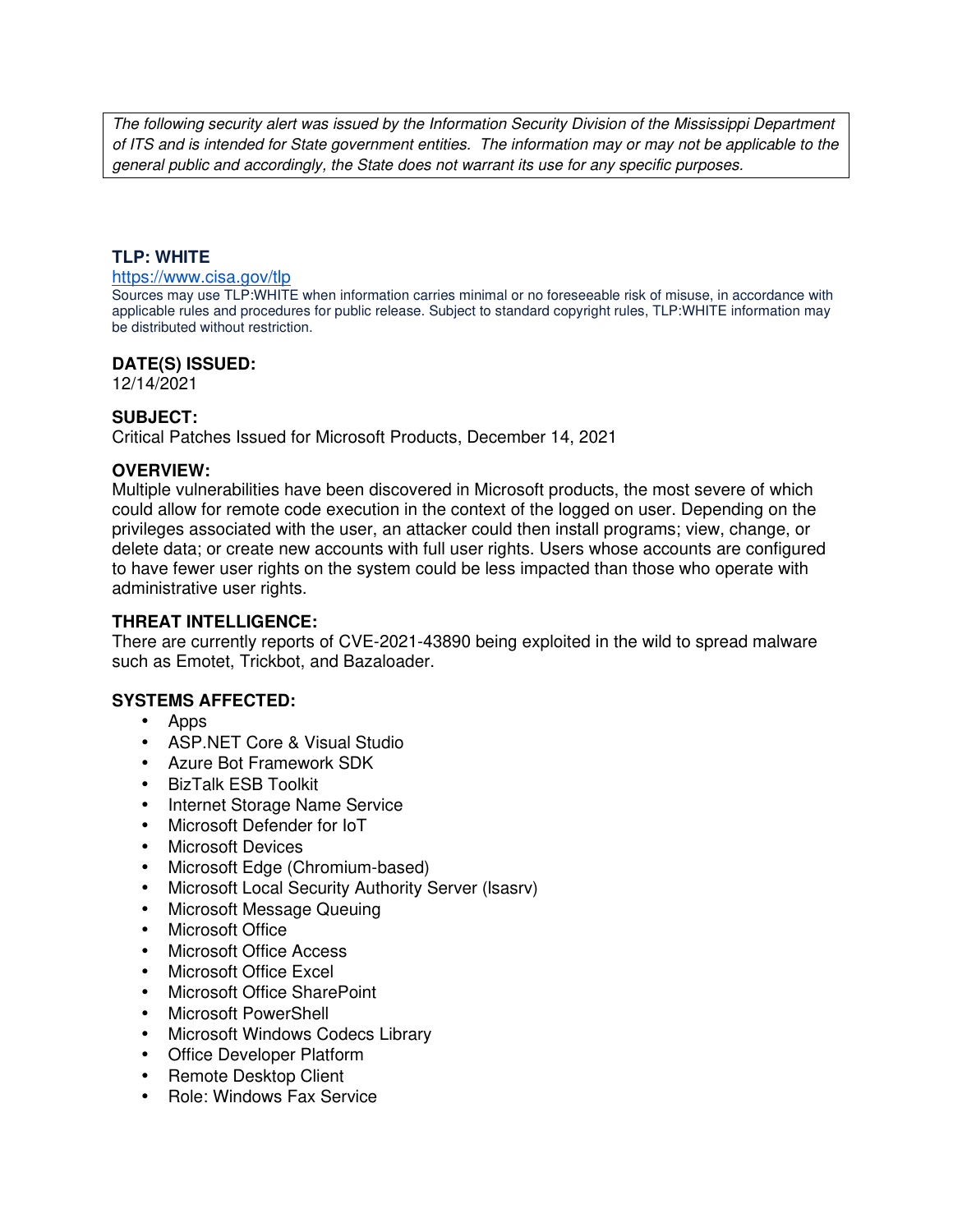- Role: Windows Hyper-V
- Visual Studio Code
- Visual Studio Code WSL Extension
- Windows Common Log File System Driver
- Windows Digital TV Tuner
- Windows DirectX
- Windows Encrypting File System (EFS)
- Windows Event Tracing
- Windows Installer
- Windows Kernel
- Windows Media
- Windows Mobile Device Management
- Windows NTFS
- Windows Print Spooler Components
- Windows Remote Access Connection Manager
- Windows Storage
- Windows Storage Spaces Controller
- Windows SymCrypt
- Windows TCP/IP
- Windows Update Stack

### **RISK:**

### **Government:**

- Large and medium government entities: **High**
- Small government entities: **Medium**

## **Businesses:**

- Large and medium business entities: **High**
- Small business entities: **Medium**

# **Home users: Low**

## **TECHNICAL SUMMARY:**

Multiple vulnerabilities have been discovered in Microsoft products, the most severe of which could allow for remote code execution.

A full list of all vulnerabilities can be found at the link below: https://msrc.microsoft.com/update-guide

Successful exploitation of the most severe of these vulnerabilities could result in an attacker gaining the same privileges as the logged-on user. Depending on the privileges associated with the user, an attacker could then install programs; view, change, or delete data; or create new accounts with full user rights. Users whose accounts are configured to have fewer user rights on the system could be less impacted than those who operate with administrative user rights.

## **RECOMMENDATIONS:**

The following actions should be taken:

• Apply appropriate patches or appropriate mitigations provided by Microsoft to vulnerable systems immediately after appropriate testing.